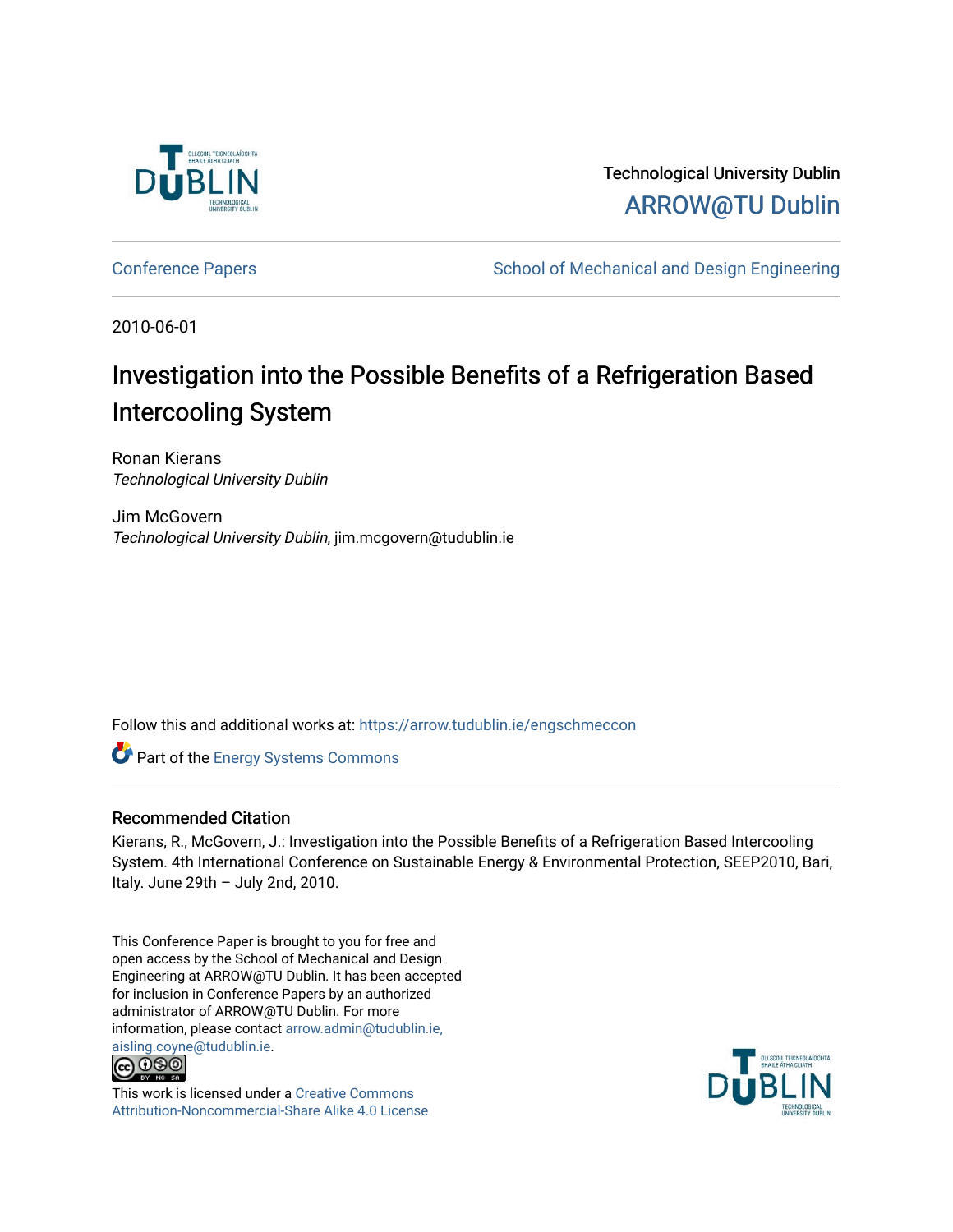## **Investigation into the Possible Benefits of a Refrigeration Based Intercooling System**

#### **R.M. Kierans** *<sup>a</sup>* **, J. McGovern** *<sup>a</sup>*

**<sup>a</sup>** *Mechanical Engineering Department, Dublin Institute of Technology, Bolton Street, Dublin 1, Republic of Ireland (jim.mcgovern@dit.ie)*

**Abstract**: This paper describes findings from analysis and simulation in relation to the possible benefits of applying refrigeration based intercooling to the engine of a modern passenger car or haulage vehicle. Initial theoretical analysis showed that, depending on the engine specifications and the boost pressure level of the turbo/supercharger, the power improvement could range from 15–30% and there would be a similar improvement in torque. This meant a smaller engine could be used to do the work of a larger engine. The power required to run the refrigeration system, the space required and the charge air pressure drop due to its passage through the system were all within what were believed to be acceptable limits. It was envisaged that the proposed system would have a secondary function as an air conditioning unit to save space. An engine simulation software package, Ricardo WAVE, was used to simulate the engines that had been investigated in the theoretical calculations. The engines were simulated with and without refrigerated intercooling. There was good correlation between the simulation results and the simpler theoretical analyses. Slight gains in efficiency were predicted, but the main potential benefits were increased power and torque output.

*Keywords*: refrigerated intercooling, engine simulation, performance analysis

#### **1. Introduction**

This project was an endeavour to research the possible benefits of using a refrigeration based intercooler system in conjunction with a turbo/supercharged diesel or petrol engine in a car or a truck. It was hoped that such a system would give an increase in power and improve efficiency in an engine over what was currently achieved with a standard intercooler.

Compared to standard intercooling, refrigerated intercooling further increases the density of the charge induced into the cylinder of the engine and so allows more fuel to be burned per cycle, increasing power output. The higher energy release per charge also increases torque output. Better intercooling, through the use of refrigeration, improves the overall air compression process by reducing the compression work per unit mass and would therefore have been expected to yield some improvement in brake thermal efficiency.

#### **2. Literature review**

Until this project was undertaken, it appears that little research had been done on this concept with regard to petrol and diesel engines. One similar system which was developed by J.C. Bamford Excavators [1] used a refrigeration system to cool air, which was then used to cool the charge air (air received into the intake of an engine) in the intercooler. A possible disadvantage of this system would have been the series of heat transfers that would have been required. The system proposed in the present paper would use a refrigeration system custom designed to achieve an intercooler output temperature of 4°C, which could not be achieved as economically by using cold air, cooled by a refrigeration system, to cool the air in the intercooler. A patent application was published by Richard H. Klem [2] concerning such an idea in 2002, but, the application only seemed to cover the concept and did not cover how the system operated. The inventor speculated that with such a system the power output could be two or three times as much as in a naturally aspirated engine.

Ford Global Technologies [3] have developed a system similar to the one outlined in this paper for use in a hydrogen combustion development project. So, although there has been some research and development in this area, it may not have been applied to production vehicle petrol and diesel engines.

#### **3. Design**

Before any of the calculations [4] could be undertaken in the design of the refrigerated intercooling systems, decisions had to be made in regard to the general nature and functions of the systems.

#### *3.1 Engines chosen*

#### *3.1.1 Mercedes C230 Kompressor petrol*

The M271 engine installed in the current Mercedes C230 was chosen as the passenger car engine to be analysed. It was chosen because it was a mid-sized supercharged engine with a moderate level of boost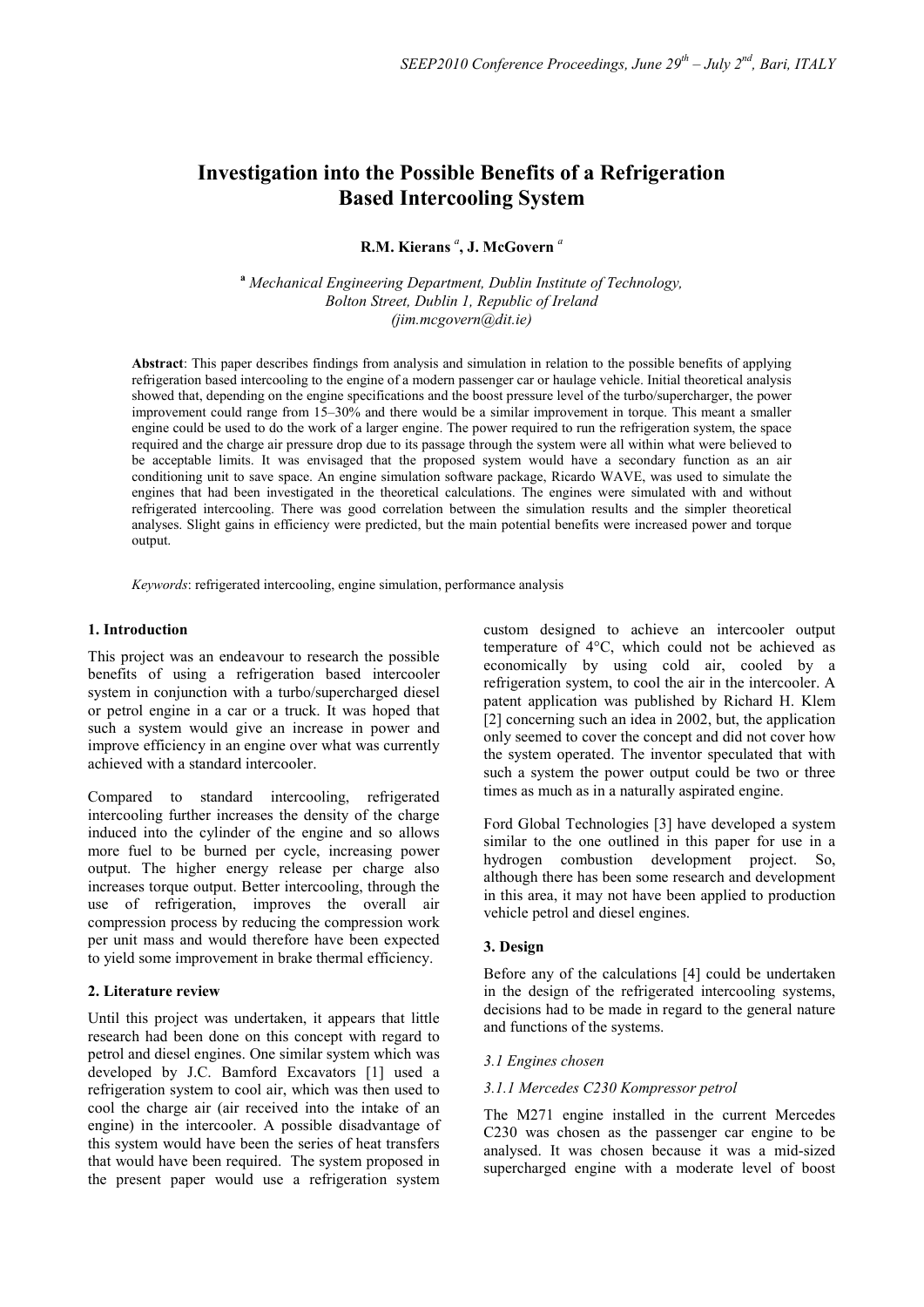pressure. Data for the engine was acquired from motor distributors [7].

#### *3.1.2 Mercedes Actros 3355s V8 diesel*

The OM502LA engine installed in the current Actros truck was chosen as the truck engine to be analysed. This engine was ideal for this project as it was a large and very powerful engine with a high boost pressure. Giving this engine a higher power and torque output without a huge weight gain would enable haulage companies to transport larger payloads with the same engine. Data for the engine was acquired from motor distributors [8].

#### *3.2 Refrigeration system*

Certain parameters had to be defined before the system could be designed. The first and probably most important decision was the choice of the refrigerant to be used. R134a was selected due to the suitability of its properties and characteristics and the ready availability of information about it. As the required output temperature of charge air from the evaporator was 4°C, the evaporating temperature was set at −4°C so that there would be an 8 K difference between the two temperatures to allow the air to be cooled successfully to 4°C. Similarly, the condensing temperature was set at 30°C so that it would be 10 K above an assumed ambient air temperature of 20°C. Also, 8 K of suction line superheat was specified.

#### *3.3 Standard automotive air-conditioning components*

One of the initial concerns was that the components required to meet the cooling loads might be so much larger and require so much extra power, when compared to standard automotive air-conditioning components, that installing a refrigeration based intercooling system would not be practical. However, it was learned that airconditioning systems in cars could meet cooling loads of over 12 kW [5] at peak, which was higher than the required load for a refrigerated intercooler for the car, as can be seen in the Calculations section. It was also learned that that the Volvo 9700 bus which had a 339 kW, 12 litre, 6 cylinder engine had a 32 kW airconditioning system [6]. It can be seen in the Calculations section that this air-conditioning load of the bus was not a lot less than that required for the Actros truck, which as standard had an engine with a greater output. This suggested that the required refrigeration load for the refrigerated intercooler in the truck was also achievable.

#### *3.4 Compressor*

As the most common type of compressor used in automotive air conditioning systems was the pulley driven scroll compressor, it was decided that this would be the most suitable choice for the compressor to be used in this system. An isentropic efficiency of 70% was assumed, based on the mechanical shaft power input.

#### *3.5 Expansion device*

As the system was designed with changeable conditions in mind and because suction line superheat was required, a simple expansion device such as a capillary tube was deemed unsuitable. An expansion device was required that could automatically adjust for changing ambient and operating conditions and be able to assure adequate suction line superheat to protect the compressor from liquid slugging. For these reasons a thermostatic expansion valve was envisaged for this system.

#### *3.6 Condenser*

The condenser was designed as a finned tube heat exchanger, as this was the most common type of automobile condenser. One key constraint when designing the condenser was that it had to have dimensions as similar as possible to those of the condensers already being used in conjunction with the two chosen engines. Based on these dimensions the number of tubes and dimensions of the fins were approximated and applied to the design specification of the proposed condensers.

#### *3.7 Evaporator*

The evaporator was also designed as a finned tube heat exchanger, as this was the most common type used in automobile air conditioning systems. The shapes and sizes of the proposed evaporators differed greatly from those of the condensers, as the evaporators had to fit into as small a space as possible in each case. Also, the higher density of the refrigerant, the lower heat load on the evaporator and allowing the refrigerant to have a higher velocity meant that the evaporators could be made much smaller than the condensers.

#### *3.8 Dual function*

It was decided that to save space and energy the refrigeration system should have a dual function in that it would be used when required to operate the refrigerated intercooler, but, would also provide cabin air conditioning. Maximum load would only be required by the intercooling system when the engine was at maximum speed. The vehicles' engine management systems could be used to perform the task of operating valves to regulate or switch the flow of refrigerant between the evaporators of the two systems.

#### **4 Calculations**

Calculations were required to determine the increased power and torque outputs of the engines, the refrigeration loads, the specifications of the refrigeration systems, and the sizes of the heat exchangers.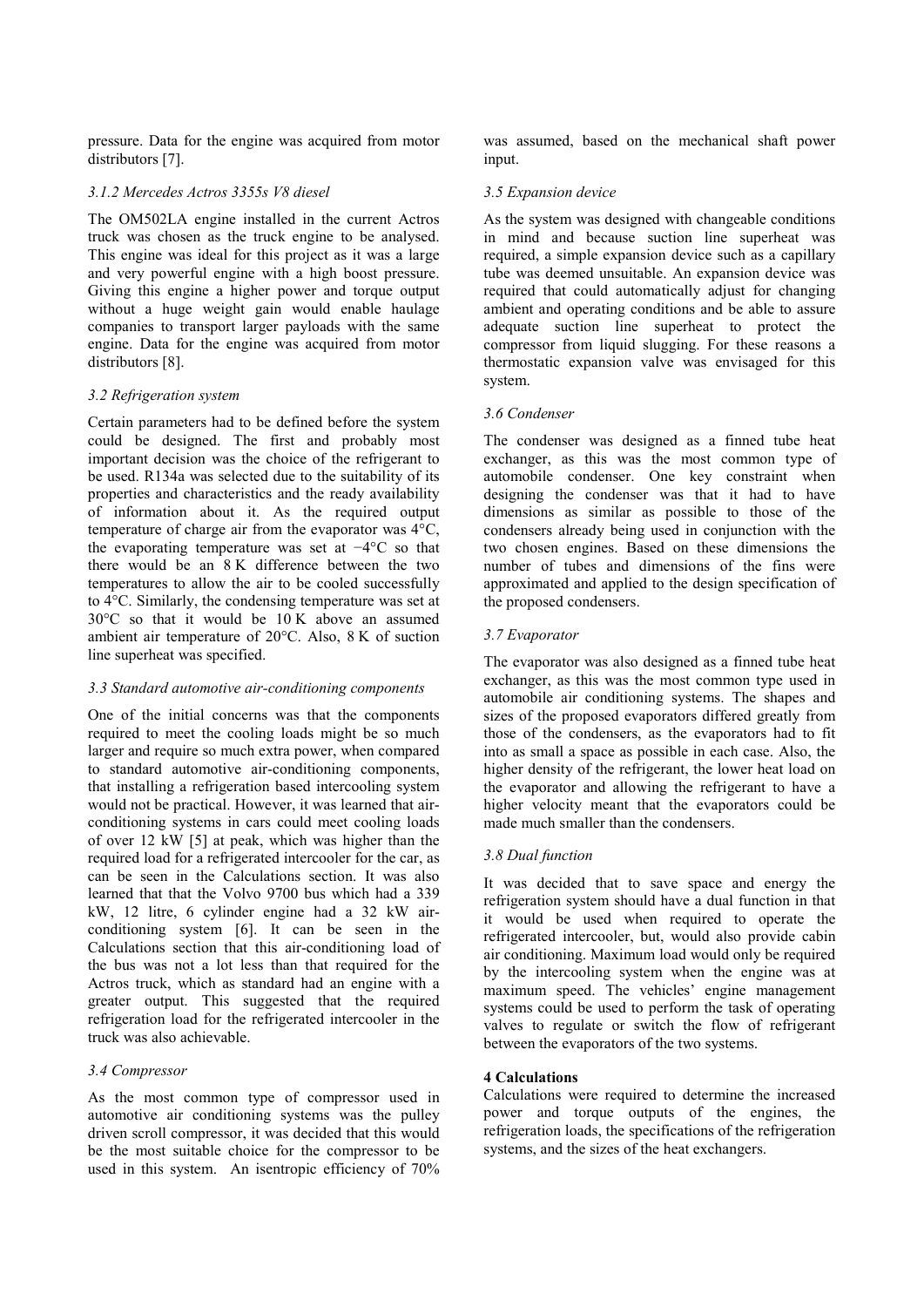#### *4.1 Otto cycle calculations*

Otto cycle calculations were used to determine the theoretical increases in power for both the petrol passenger car engine and the truck engine. These calculations showed power and torque increases for the C230 engine of 16.28% and 16.39% respectively. The power curve from the calculations for the standard engine was mapped to the actual engine power curve, as provided in the engine data. This mapping was then applied to the second power curve (with refrigerated intercooling) to give it its expected shape. This had to be done as the theoretical calculations gave a straight line and not a curve because they did not take into account pumping and other losses. The power curves, with and without refrigerated intercooling, are shown in Figure 1.



Figure 1. C230 engine power curves

Otto cycle calculations were used for the truck engine because modern diesel engines were more accurately represented by this cycle. The calculated increases in power and torque output for the Actros engine were 28.99% and 28.98%. The power curves are shown in Figure 2. The same method of mapping that was applied to the C230 power curves was also applied to the Actros' power curves.



Owing to complications with setting-up the simulation of the Actros engine, which meant that the results produced were not accurate, these results could not be used for comparison to the theoretical results. For this

reason a sample truck engine that was provided with the Ricardo WAVE program was used instead. In order for this model to be used, its specifications were input into the theoretical calculations so that there would be theoretical results to which the simulated results for the sample truck engine could be compared. The power and torque in the case of this engine were both calculated to increase by 26.11%. The power curves are shown in Figure 3. The method of mapping calculated results onto the know power curve of an engine was also applied to this virtual engine so that the power curve that resulted from the mapping of the theoretical power curve for the standard sample truck engine replicated the simulated standard power curve. The same mapping was used to approximate the refrigerated power curve based on the theoretical calculations.



#### *4.2 Refrigeration load*

The refrigeration load was calculated using a steady flow energy equation. The refrigeration load required for the evaporator for the C230 refrigerated intercooler was 6.67 kW. The refrigeration load in the evaporator required for the refrigerated intercooling system in the Actros was 36.8 kW.

#### *4.3 Refrigeration system*

The refrigeration system was designed using reversed Rankine cycle calculations. The proposed refrigeration cycle had a refrigeration COP, based on the shaft power input, of 4.69. The refrigeration effect was 161.5 kJ/kg and the heat rejection effect was 185.6 kJ/kg.

#### *4.4 Heat exchanger sizing*

Heat transfer correlations were used to determine the overall heat transfer coefficients of the heat exchangers designed as part of this project. Hence these heat exchangers were sized so that they could deal with the calculated heat load. The overall heat transfer coefficients for the condenser and the evaporator in the C230 were determined to be 1274  $W/m^2K$  and 1639 W/m2 K respectively. The required sizes for the heat exchangers were calculated to be  $498 \times 420 \times 16$  mm and  $111 \times 200 \times 24$  mm. The overall heat transfer coefficients for the condenser and the evaporator in the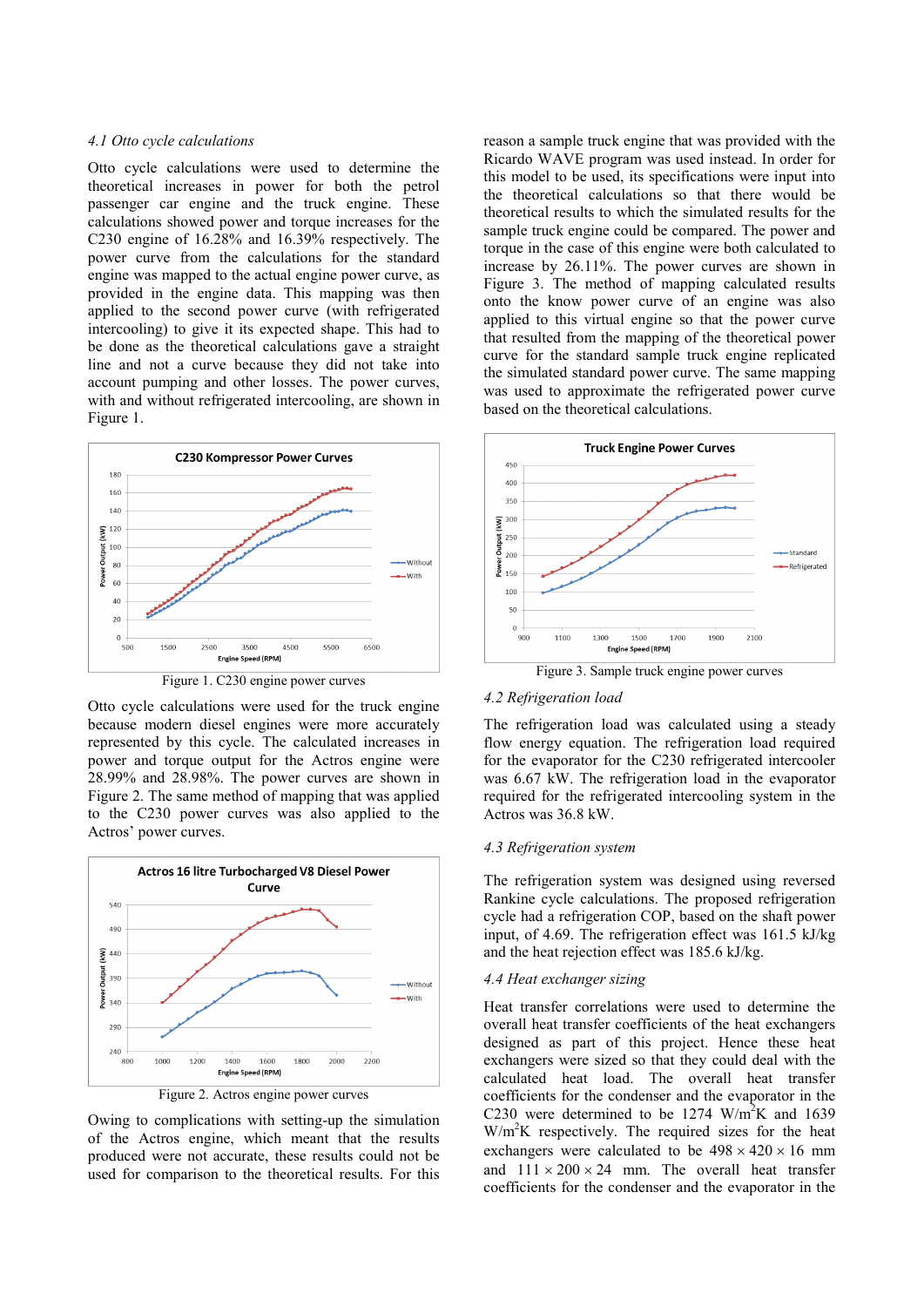Actros truck were determined to be 1281  $W/m^2K$  and 1856 W/m<sup>2</sup>K respectively. The sizes for these heat exchangers were calculated to be  $587 \times 460 \times 80$  mm and  $104 \times 240 \times 96$  mm.

#### *4.5 Charge air pressure drop*

The pressure drop experienced by the charge air as it passed through the evaporator was determined by applying the principles of fluid dynamics for internal flow. The pressure drop through the evaporator required for the C230 was calculated to be 0.052 kPa. The pressure drop through the evaporator required for the Actros was calculated to be 0.457 kPa.

#### **5. Simulated performance results**

On reviewing the simulated results for the C230 engine and the sample truck engine it became clear that the performance benefits of a refrigeration based intercooling system in terms of increases in brake power output and brake torque output were considerable. The power gains were as much as 10.59% and 21.37% for the respective engines. These results showed that the proposed system could provide considerable power gains for the engines and therefore should also be able to provide considerable power gains for any engine which was either turbo or supercharged. The power curves that resulted from the simulation of these engines are shown in Figures 4 and 5.





Figure 5. Sample truck engine simulated power curves

The engine models that were successfully simulated showed modest gains in brake thermal efficiency of up to 1.15% and 2.37% respectively. The simulated brake thermal efficiency results for the engines are graphed against engine speed in Figures 6 and 7.



Figure 6. C230 engine simulated brake thermal efficiency



efficiency

The increases in fuel required by the engines were of up to 10.25% and 20.6% respectively and as these increases were proportionately less than the increases in power, there were small reductions in brake specific fuel consumption (corresponding to the small increases in brake thermal efficiency). The results for the simulated fuel volume flow in the two engines are graphed against engine speed in Figures 8 and 9.



Figure 8. C230 engine simulated fuel volume flow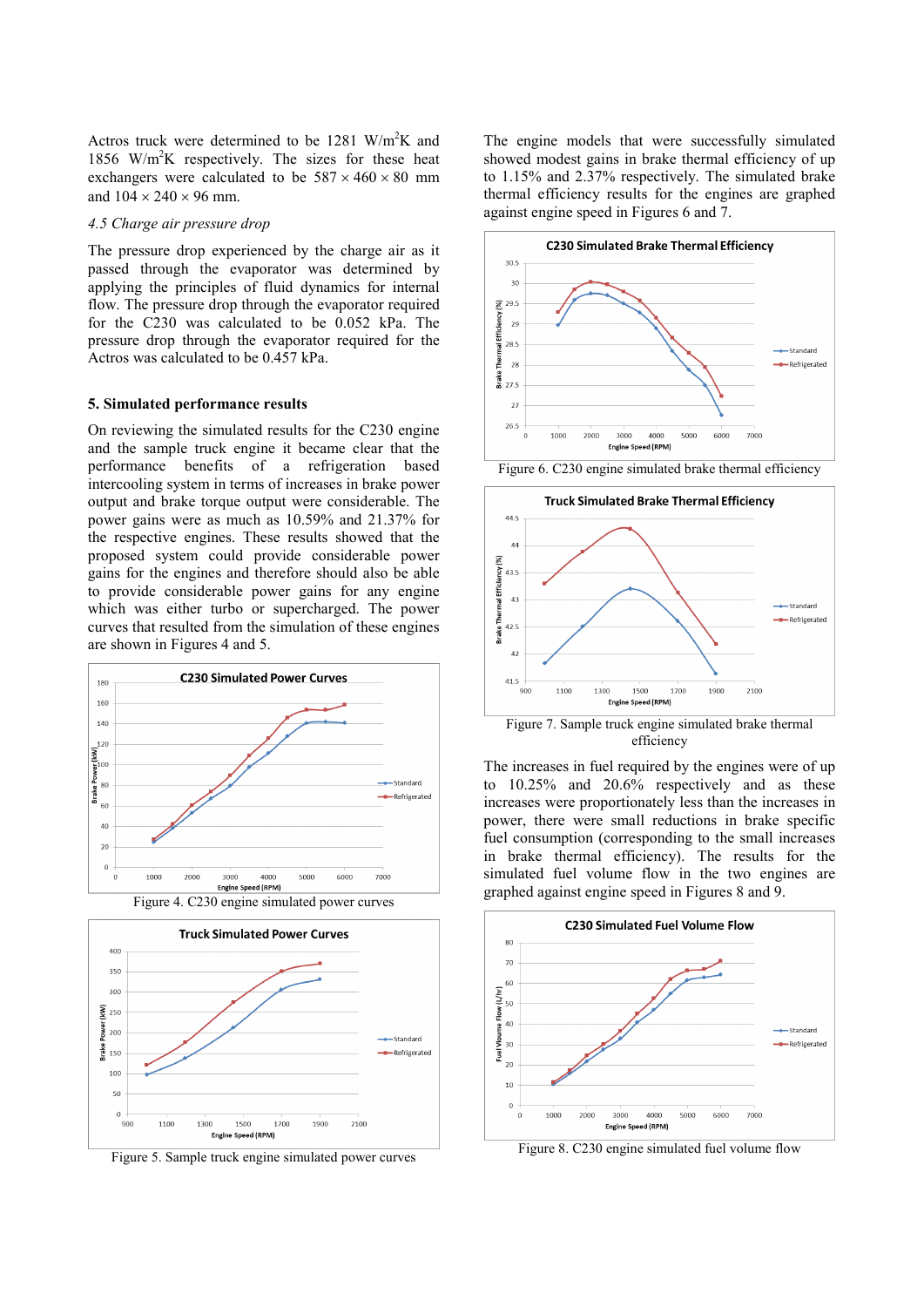

Figure 9. Sample truck engine simulated fuel volume flow

The reduction in exhaust gas temperature would have required to be quite small if the assumption that this temperature remained the same was to be considered a valid assumption. Such an assumption was made in the theoretical analysis so that the increases in brake power and brake torque could be calculated. Simulation showed the reductions in the exhaust gas temperature to be up to 1.24% and 1.6% in the respective engines. These reductions were considered to be small enough changes from the original temperatures to justify the assumption. The simulated results for the exhaust gas temperatures of the engines are graphed against engine speed in Figures 10 and 11.





Figure 11. Sample truck engine simulated exhaust gas temperature

#### **6. Simulated versus theoretical results**

#### *6.1 C230 engine results*

The theoretical and simulated results were compared to each other so that the accuracy of the calculations could be determined. Firstly the results for the C230 M271 1.8 litre four cylinder engine were compared and contrasted. Beginning with the increase in brake power output, the theoretical increase was calculated to be 16.28% and the simulated increase was found to be 10.59%. The difference in these two figures was believed to be due to losses which were not taken into account by the Otto cycle calculations and, to a lesser degree, could also be attributed to the assumption that the combustion temperature would remain the same, as when this temperature was adjusted the calculated performance gain dropped to 14.44%. In terms of the power curves themselves the deviation between the theoretical and simulated power curves was found to be 5.68% for the power curve of the standard engine and 3.64% for the power curve of the engine when the refrigerated intercooler was installed. These deviations changed to 5.68% and 3.96% for the same power curves when the reduction in combustion temperature was taken into account. These deviations were believed to be due to lack of exact correspondence between the engine simulation model and the engine that was analysed theoretically. The engine simulation model was based on a sample engine provided as part of the Ricardo WAVE package and was not a rigorous representation of the actual engine in the C230 vehicle. The theoretical and simulated power curves for the C230 engine are shown in Figure 12. The theoretical and simulated power curves with the adjusted theoretical refrigerated power curve are shown in Figure 13.



vs. theoretical power curves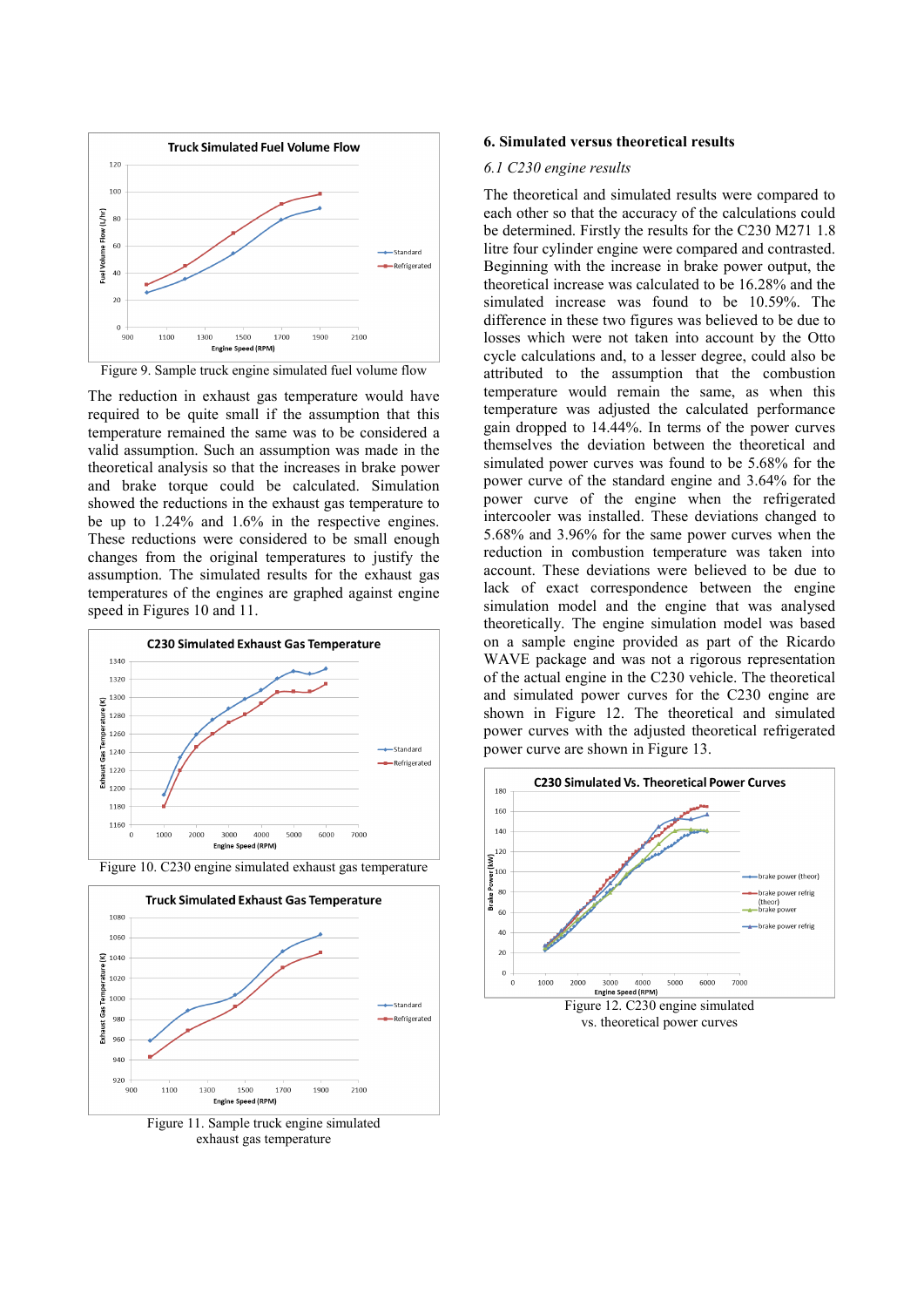

vs. theoretical power curves

In terms of the increase in brake torque output, the theoretical increase was calculated to be 16.39% and the simulated increase was found to be 10.59%. The difference in these two figures was believed again to be due to losses which were not taken into account by the Otto cycle calculations and the assumption that the combustion temperature would remain the same. When this temperature was adjusted the calculated performance gain dropped to 14.51%. In terms of the torque curves themselves the deviation between the theoretical and simulated power curves was found to be 6.89% for the torque curve of the standard engine and 4.89% for the torque curve of the engine when the refrigerated intercooler was installed. These deviations changed to 6.89% and 4.78% for the same power curves when the reduction in combustion temperature was taken into account. These deviations were believed to be due to the fact that, as with the brake power, the engine model used was not solely based on the actual C230 engine. Also it was noted that when the torque curve for the engine with the refrigerated intercooler was adjusted for the decrease in combustion temperature the percentage deviation reduced. The theoretical and simulated torque curves for the C230 engine are shown in Figure 14. The theoretical and simulated torque curves with the adjusted theoretical refrigerated torque curve are shown in Figure 15.



Figure 14. C230 engine simulated vs. theoretical torque curves



#### *6.2 Sample truck engine results*

The results for the same parameters of the 10 litre six cylinder truck engine were then compared and contrasted. Beginning again with the increase in brake power output, the theoretical increase was calculated to be 26.1% and the simulated increase was found to be 21.37%. The difference in these two figures was believed to be due to losses which were not taken into account by the Otto cycle calculations and to a lesser degree could also be attributed to the assumption that the combustion temperature would remain the same. When this temperature was adjusted, the calculated performance gain dropped to 22.75%. In terms of the power curves themselves the deviation between the theoretical and simulated power curves was found to be 0.24% for the power curve of the standard engine, 8.91% for the power curve of the engine when the refrigerated intercooler was installed and 6.5% for the same power curve when the reduction in combustion temperature was taken into account. The deviation for the standard power curve was quite small, as was expected, since the theoretical curve was mapped to model the simulated curve, which was regarded as providing an accurate representation of the actual power for this engine. The deviation of the curve when the refrigerated intercooler was installed was believed to be due to losses not taken into account by the Otto cycle calculations. The fact that the deviation reduced when the drop in combustion temperature was taken into account was believed to be because this reduced the number of losses not taken into account by the Otto cycle calculations. The theoretical and simulated power curves for the sample truck engine are shown in Figure 16. The theoretical and simulated power curves with the adjusted theoretical refrigerated power curve are shown in Figure 17.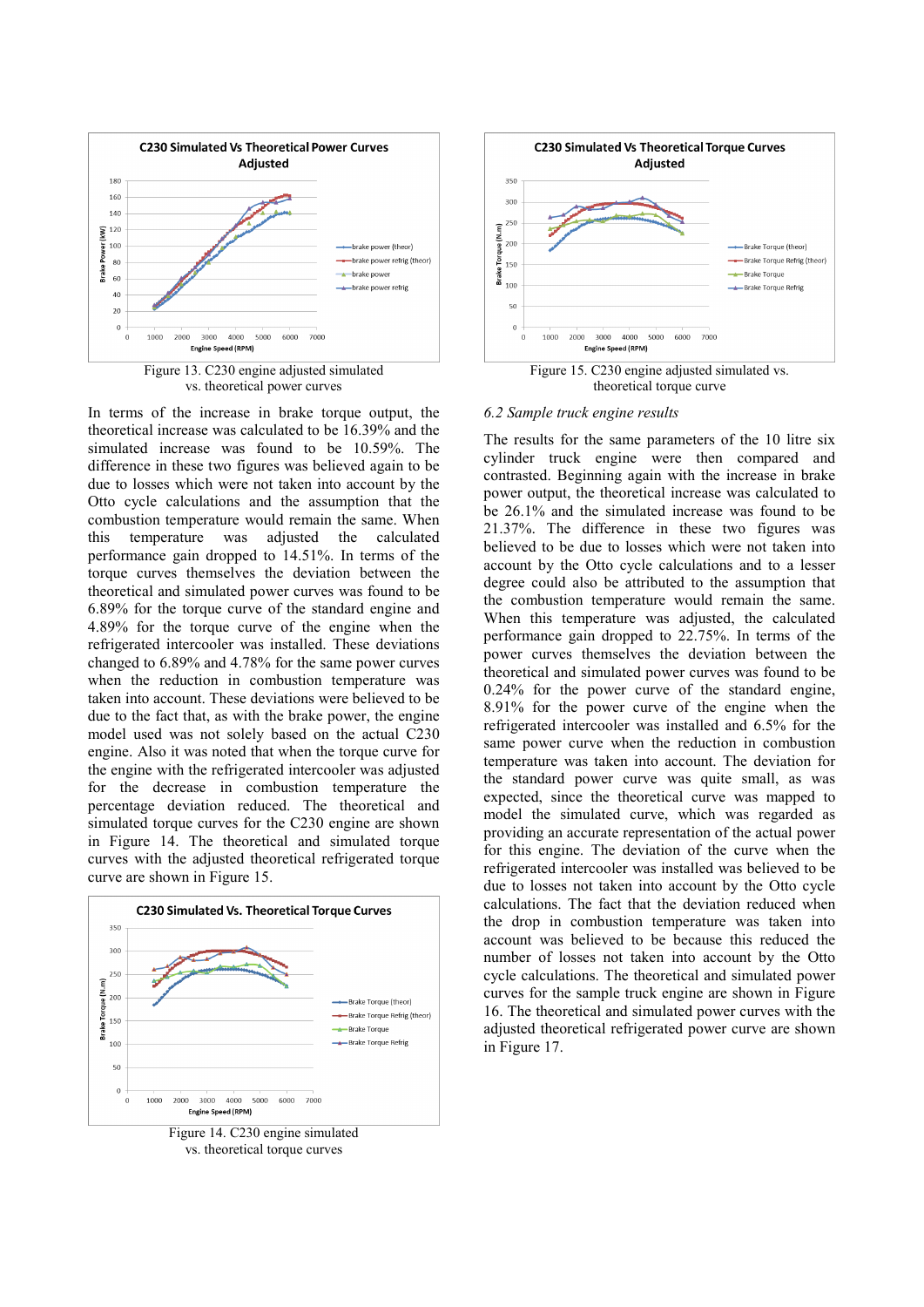

Figure 16. Sample truck engine simulated vs. theoretical power curves



Figure 17. Sample truck engine adjusted simulated vs. theoretical power curves

In terms of the increase in brake torque output, the theoretical increase was calculated to be 26.11% and the simulated increase was found to be 21.39%. The difference in these two figures was believed again to be due to losses which were not taken into account by the Otto cycle calculations and the assumption that the combustion temperature would remain the same, as when this temperature was adjusted the calculated performance gain dropped to 22.76%. The deviation between the theoretical and simulated power curves was found to be 0.02% for the torque curve of the standard engine, 9.07% for the torque curve of the engine when the refrigerated intercooler was installed and 6.67% for the same power curve when the reduction in combustion temperature was taken into account. The theoretical and simulated torque curves for the sample truck engine are shown in Figure 18. The theoretical and simulated torque curves with the adjusted theoretical refrigerated torque curve are shown in Figure 19.







Figure 19. Sample truck engine adjusted simulated vs. theoretical torque curve

#### **7. Reduced fuel results**



simulated brake thermal efficiency

When the power output of the truck engine with the refrigerated intercooler installed was reduced to the same level as the power output of the standard engine by reducing the air/fuel ratio, certain improvements in efficiency were observed. The brake thermal efficiency increased by 3.95% and the required fuel volume flow reduced by 1.9%. These were small but worthwhile improvements on the efficiency of the standard engine. The results for the fuel volume flow and brake thermal efficiency for both engines are graphed against engine speed in Figures 20 and 21.